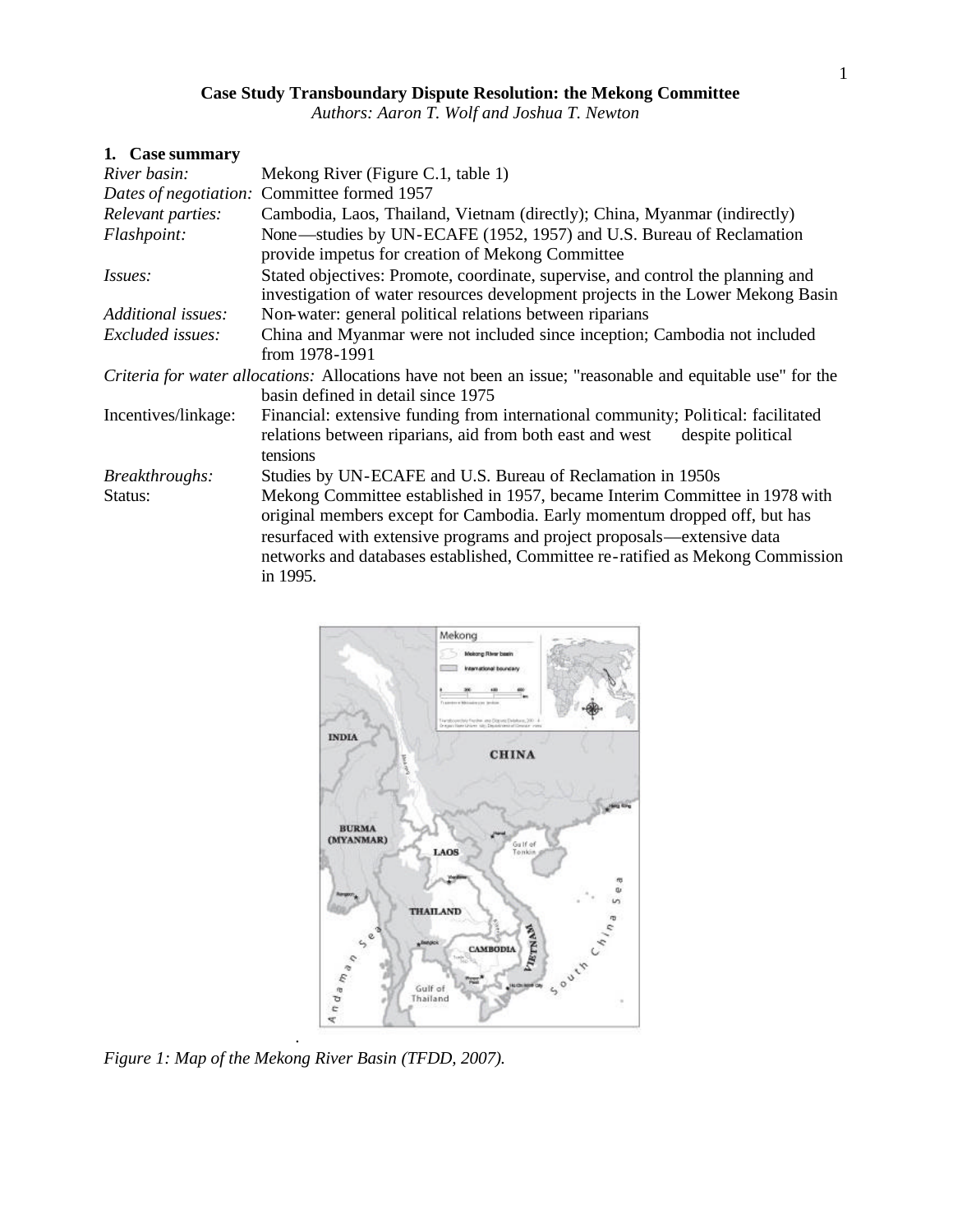*Table 1: Features of the Mekong watershed.*

|        |                                                                                                                                                                                                                |                                                              | Watershed features <sup>a</sup>               |                         |          |                               |
|--------|----------------------------------------------------------------------------------------------------------------------------------------------------------------------------------------------------------------|--------------------------------------------------------------|-----------------------------------------------|-------------------------|----------|-------------------------------|
| Name   | <b>Riparian states</b><br>(With % of national available water<br>being utilized) b <sup>a</sup>                                                                                                                | Riparian relations (with dates of most<br>recent agreements) | Average annual<br>flow ( $km^3$ /yr.) $\circ$ | Size (km <sup>2</sup> ) | Climate  | Special features              |
|        |                                                                                                                                                                                                                |                                                              |                                               |                         |          |                               |
| Mekong | Cambodia (Kampuchea) (0.1), China                                                                                                                                                                              | Cool to warm (1957 Mekong Committee re- 470                  |                                               | 787,800                 | Humid to | Good example of resilience of |
|        | (19.3), Laos, People's Democratic                                                                                                                                                                              | ratified as 1995 Mekong Commission)                          |                                               |                         | tropical | agreement                     |
|        | Republic of (0.8), Myanmar (Burma)                                                                                                                                                                             |                                                              |                                               |                         |          |                               |
|        | $(0.4)$ , Thailand $(32.1)$ , Vietnam $(2.8)$                                                                                                                                                                  |                                                              |                                               |                         |          |                               |
|        | a Values for lakes under "Annual Flow" are for storage volumes.<br>b Source: Kulshreshtha (1993)<br>c Sources: Gleick ed. (1993); UN Register of International Rivers (1978)<br>Remaining data from TFDD, 2007 |                                                              |                                               |                         |          |                               |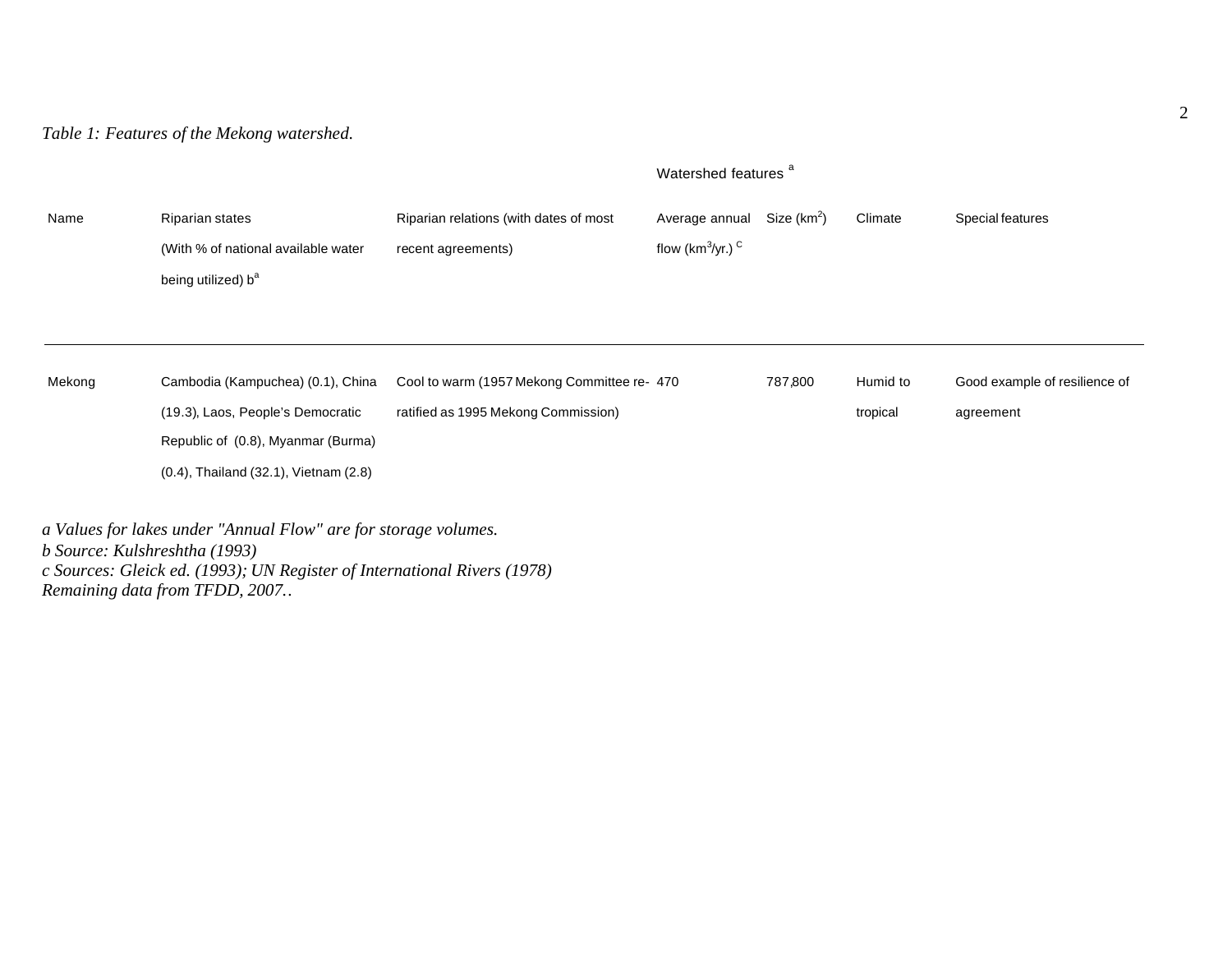# **2. Background**

The Mekong is the seventh largest river in the world in terms of discharge (tenth in length), rising in China, then flowing 4200 kilometers through Myanmar, Laos, Thailand, Cambodia, and finally through the extensive delta in Vietnam into the South China Sea. It is also both the first successful application of comprehensive approach to planning development of an international river and, at the same time, is one of the least developed major rivers in the world, in part because of difficulties inherent in implementing joint management between these the diverse riparians.

In 1947, the United Nations Economic Commission for Asia and the Far East (ECAFE) was created to help with the development of Southeast Asia. A 1952 ECAFE study, undertaken with the cooperation of the four lower riparians—Cambodia, Laos, Thailand, Vietnam—noted the Mekong's particular potential for hydroelectric and irrigation development. These recommendations could not be acted upon until the signing of the Geneva Accords in 1954 ended hostilities in the region.

The U.S. Bureau of Reclamation performed a report on planning and development on the lower basin in 1955-56, which urged joint management in developing the river, to which the four lower riparians agreed. The study noted the almost total absence of data necessary for river basin planning; emphasized the need to get a program for data collection and analysis underway immediately; and offered suggestions for the types of programs which should be implemented.

A 1957 ECAFE report concurred with the optimistic potential noted in earlier studies. The report noted that harnessing the main stem of the river would allow hydropower production, expansion of irrigated land, a reduction of the threat of flooding in the delta region, and the extension of navigability of the river as far as northern Laos. As earlier studies had, the ECAFE report emphasized the need for comprehensive development of the river, and close cooperation between the riparians in coordinating efforts for projects and management. To facilitate coordination, the report suggested the establishment of an international body for exchanging information and development plans between the riparian states. Ultimately, the report suggested, such a body might become a permanent agency responsible for coordinating joint management of the Mekong basin. When the report was presented in the tenthanniversary meeting of ECAFE in Bangkok in March 1957, represe ntatives from the four lower riparian states themselves adopted resolution calling for further study.

#### **3. The problem**

As is common in international river basins, integrated planning for efficient watershed management is hampered by the difficulties of coordinating between riparian states with diverse and often conflicting needs. The Mekong, however, is noted mostly for the exceptions as compared with other basins, rather than the similarities. The Mekong, for example, is not an exotic stream, and consequently does not have the sharp management conflicts between well-watered upstream riparians and their water-poor downstream neighbors as, for instance, the Euphrates and the Nile. Historically, the two uppermost riparians, China and Myanmar, have not been participants in basin planning, and they have had no development plans which would disrupt the downstream riparians until very recently. Also, because the region is so well-watered, allocations *per se* are not been a major issue. Finally, negotiations for joint management of the Mekong were not set off by a flashpoint, as were all of the other examples presented in this work, but rather by creativity and foresight on the part of an authoritative third party—the United Nations—with the willing participation of the lower riparian states

More recently, however, the liberalization of China's economy, population growth, demand for increased agriculture yields, growing household demand of water for consumption and sanitation, and shortages of electricity has incited Chinese officials to look to the potential of the Mekong's Upper Basin. It is not, therefore, surprising that China would like to fully develop the Upper Mekong Basin and has proposed the building of 15 dams for hydroelectric power (Elhance, 1999, p. 197). This unilateral development project alone would have large implications for the downstream riparian states. In the absence of basinwide consensus and cooperation, these unilateral developments have the potential to make the hydropolitics in the Mekong basin much more contentious (Elhance, p. 198). The completion of two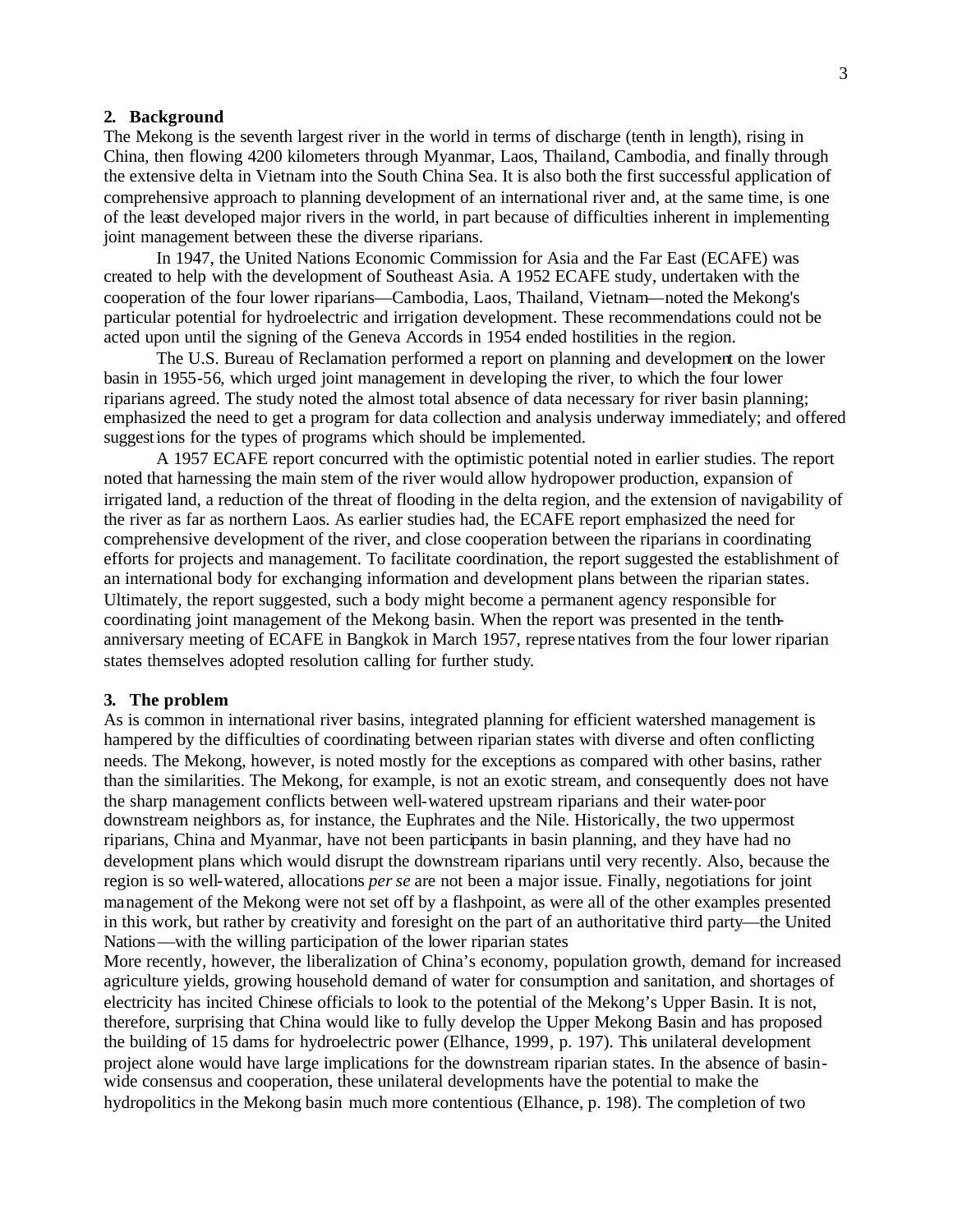major dams on the Chinese part of the Lacang-Mekong mainstream, and the prospect of six or seven more hydropower dams in that area, coupled with the recent in navigability along the Mekong (by blasting the rapids and rocks) underline the urgent need to build and appropriate legal framework and to formulate technical guidelines conducive to turning these potential conflicts into opportunities for sharing benefits.

#### **4. Attempts at conflict management**

As noted, the 1957 ECAFE study was met with enthusiasm by the lower Mekong riparians. In mid-September 1957, after ECAFE's legal experts had designed a draft charter for a "Coordination Committee," the lower riparians convened again in Bangkok as a "Preparatory Commission." The Commission studied, modified, and finally endorsed a statute, which legally established the Committee for Coordination of Investigations of the Lower Mekong (Mekong Committee), made up of representatives of the four lower riparians, with input and support from the United Nations. The statute was signed on September 17, 1957.

The Committee was composed of "plenipotentiary" representatives of the four countries, meaning that each representative had the authority to speak for their country. The Committee was authorized to, "promote, coordinate, supervise, and control the planning and investigation of water resources development projects in the Lower Mekong Basin." The statute included authority to prepare and submit to participating governments plans for carrying out coordinated research, study, and investigation;

make requests on behalf of the participating governments for special financial and technical assistance and receive and administer separately such financial and technical assistance as may be offered under the technical assistance program of the United Nations, the specialized agencies, and friendly governments; draw up and recommend to participating governments criteria for the use of the water of the main river for the purpose of water resources development.

It was determined that all meetings must be attended by a representative from each of the four countries, and each decision must be unanimous. Meetings would be held three to four times a year, and chairmanship would rotate annually in alphabetical order by country (Figure 2). The first Committee session was on October 31, 1957, as was the first donation from the international community—60 million francs (about US\$120,000) from France. In late 1957, the Committee, recognizing that data collection was a crucial prerequisite to comprehensive watershed development, asked the UN Technical Assistance Administration to organize a high-level study of the basin. Before the year was out, a mission headed by Lt. General Raymond Wheeler, who had been the deputy commander of the Allied bases in the region during World War II, and later Chief of the U.S. Army Corps of

Engineers, arrived in Bangkok.

The principal recommendation of the Wheeler Mission was that, while reaffirming the great potential of water resources development, suggesting that, properly developed, the river, "could easily rank with Southeast Asia's greatest natural resources," the absence of data required that a series of detailed hydrographic studies precede any construction. The mission recommended a five-year program of study, to cost approximately \$9 million (Table 2).

#### **5. Outcome**

The early years were the most productive for the Mekong Committee. Networks of hydrologic and meteorologic stations have been established and continued to function despite hostilities in the region, as have programs for aerial mapping, surveying, and leveling. Navigation has been improved along the main stem of the river, but no major project has yet to be initiated, although dozens have been proposed.

The work of the Committee has also helped overcome political suspicion through increased integration. In 1965, Thailand and Laos signed an agreement on developing the power potential of the Nam Ngum River, a Mekong tributary inside Laos. Since most of the power demand was in Thailand, which was willing to buy power at a price based on savings in fuel costs, and since Laos did not have the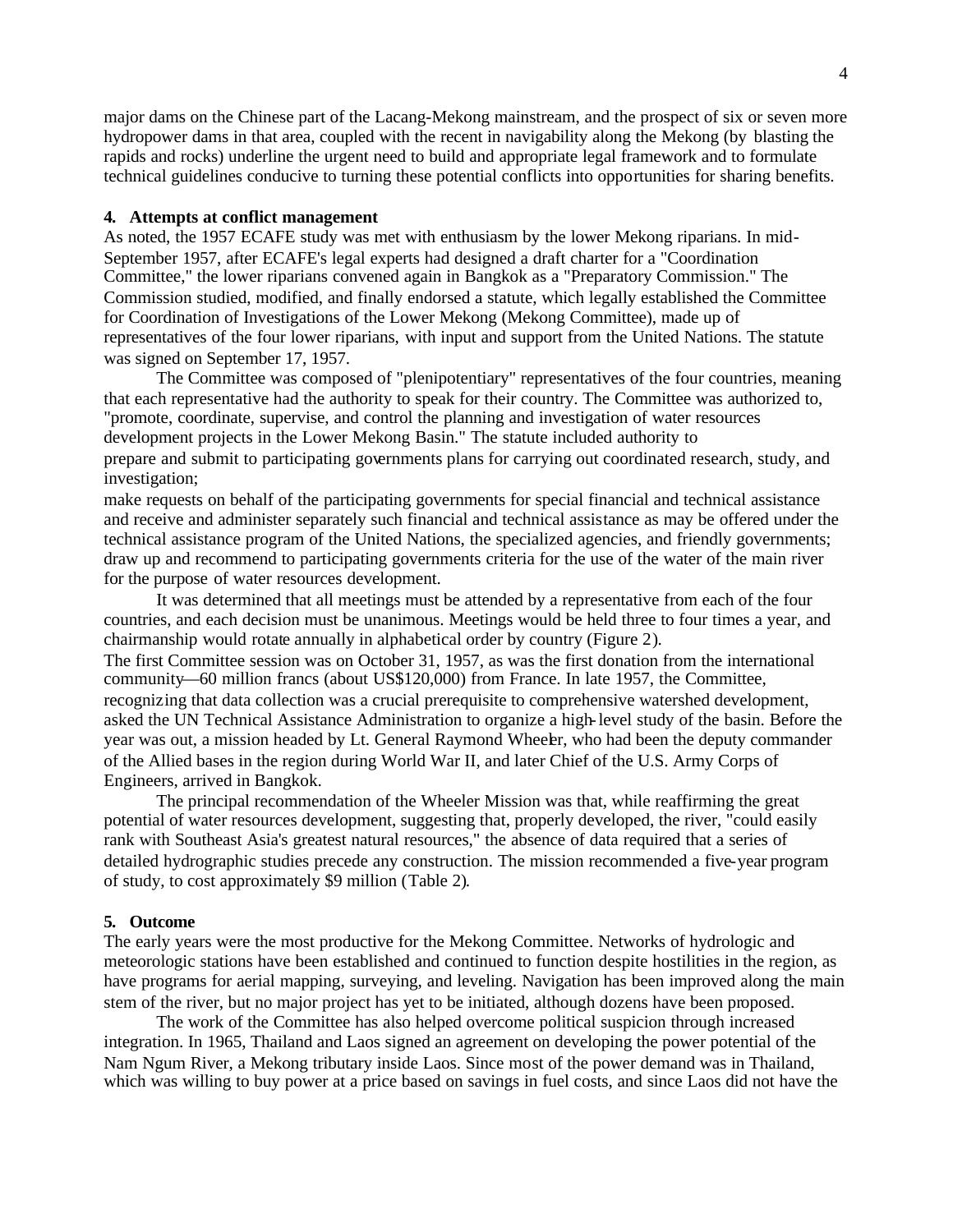

*Figure 2: Organization chart of the Mekong Committee.*

resources to finance the project, an international effort was mobilized through the Committee to help develop the project. As a sign of the Committee's viability, the mutual flow of electricity for foreign capital between Laos and Thailand was never interrupted, despite hostilities between the two countries.

By the 1970s, the early momentum of the Mekong Committee began to subside, for several reasons. First, the political and financial obstacles necessary to move from data gathering and feasibility studies to concrete development projects have often been too great to overcome. A 1970 Indicative Basin Plan marked the potential shift between planning and large-scale implementation, including immense power, flood control, irrigation, and navigation projects, and setting out a basin development framework for the following thirty years. In 1975, the riparians set out to refine the Committee's objectives and principles for development in support of the Plan in a "Joint Declaration on Principles," including the first (and so far only) precise definition of "reasonable and equitable use" based on the 1966 Helsinki Rules ever used in an international agreement (International Law Association, 1966). The plan, which included three of the largest hydroelectric power projects in the world as part of a series of seven cascading dams, was received with skepticism by some in the international community (Kirmani 1990, p. 203). At the current time, while many projects have been built along the tributaries of the Mekong within single countries, and despite the update of the Ind icative Plan in 1987 and a subsequent "Action Plan" which includes only two low dams, no single structure has been built across the main stem.

Second, while the Committee continued to meet despite political tensions, and even despite outright hostilities, political obstacles did take their toll on the their work. Notably, the Committee became a three-member "Interim Committee" in 1978 with the lack of a representative government in Cambodia. Cambodia rejoined the committee as a full participant in 1991, although the Committee still retains "interim" status. Likewise, funding and involvement from the United States, which had been about 12% of total aid to the Committee, was cut off in June 1975, and has not been restored to significant levels.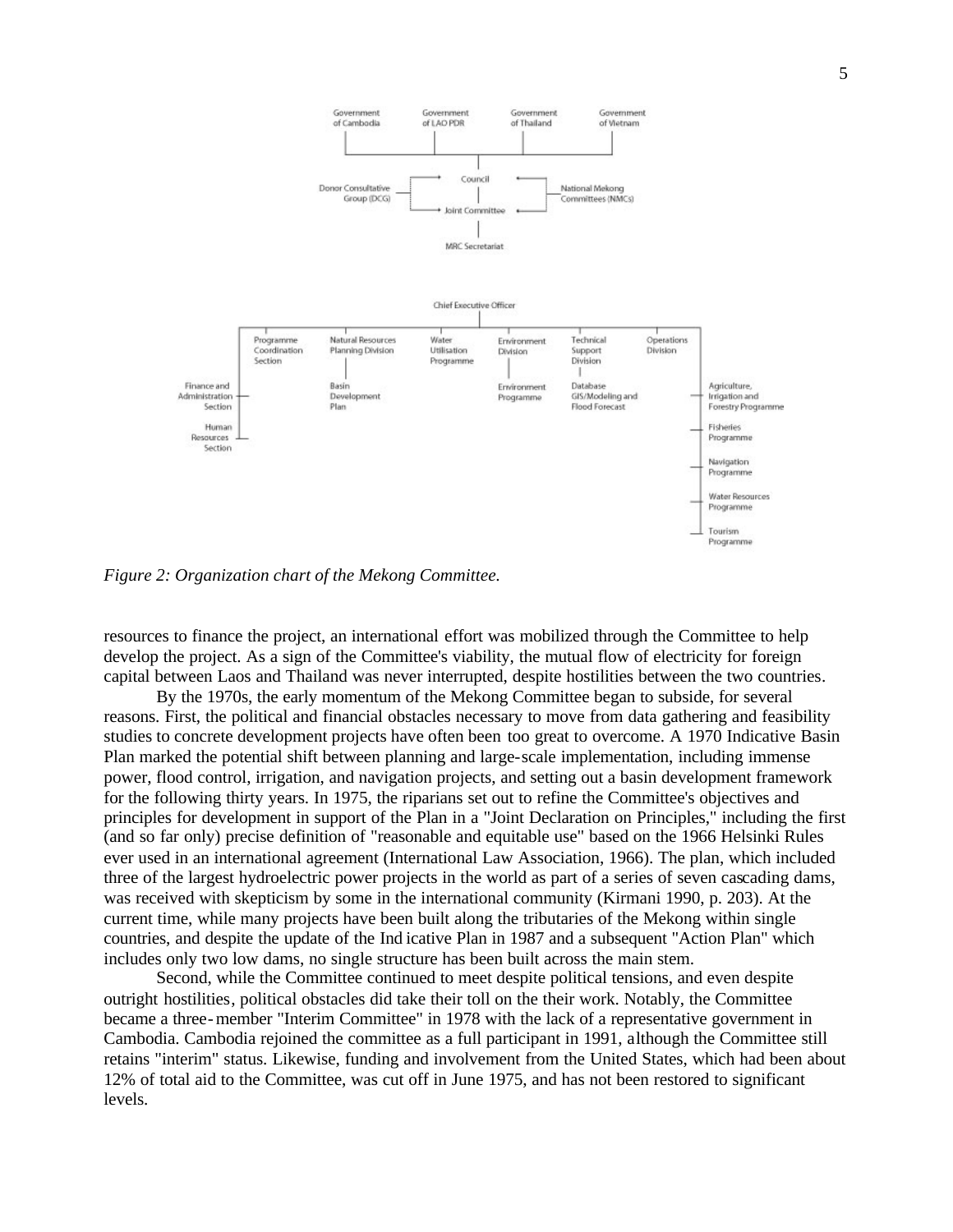At its second session, from 10-12 February 1958, the Mekong Committee adopted Wheeler's program as its own five-year plan. It also accepted another suggestion of the Wheeler Mission, that a permanent advisory board of professional engineers "of worldwide reputation" be established. It likewise noted the desirability of having a full-time director with ancillary staff. ECAFE responded and appointed members to the advisory board, secured Committee approval for the appointment of Dr. C. Hart Schaaf as Executive Agent, who assumed office in mid-1959, and established the Committee Secretariat as an ECAFE adjunct body to which UN staff members could be assigned.

With rapid agreement between the riparians came extensive international support for the work of the Committee—by 1961, the Committee's resources came to \$14 million, more than enough to fund field surveys which had been agreed to as priority projects. By the end of 1965, twenty countries, eleven international agencies, and several private organizations had pledged a to tal of more than \$100 million. The Secretariat itself was funded by a special \$2.5 million grant made by UNDP. This group of international participants has been dubbed "the Mekong club," which has infused the international community with "the Mekong spirit" (Table 3).

Along with the collection of physical data and the establishment of hydrographic networks, the Mekong Committee early encouraged the undertaking of economic and social studies and the initiation of training programs. In 1961, Prof. Gilbert White headed a mission, sponsored by the Ford Foundation, which found that, while existing and planned projects would provide water for irrigation and power for industry, these resources could be used to their maximum benefit only with extensive training of the local population. In an important shift from a strictly engineering approach, many of the mission's recommendations have been adopted.

| Study or action                                 | Countries/agencies participating    | Begun |
|-------------------------------------------------|-------------------------------------|-------|
| Preliminary reconnaissance of major tributaries | Japan                               | 1959  |
| Hydrologic and meteorologic observations        | US, France, Great Britain, India    | 1959  |
| Aerial mapping and leveling                     | Canada, Philippines                 | 1959  |
| Soil surveys                                    | France                              | 1959  |
| Geological investigations                       | Australia                           | 1961  |
| Hydrographic survey                             | UN, Belgium, US, Great Britain, New | 1961  |
|                                                 | Zealand, Netherlands                |       |
| Related and special studies <sup>1</sup>        | UN, US, France, Private agencies,   | 1962  |
|                                                 | Nordic countries                    |       |
| Preliminary planning of projects on main stem   | US, Japan, India, Australia, France | 1959  |
| Preparation of basin-wide plan                  | Mekong Committee, aided by ECAFE    | 1959  |
|                                                 | Secretariat                         |       |
| Appointment of advisory board                   |                                     | 1958  |

#### *Table 2: Recommendations of the Wheeler mission, 1958*

*1 Including studies of fisheries, agriculture, forestry, minerals, transportation, and power markets.*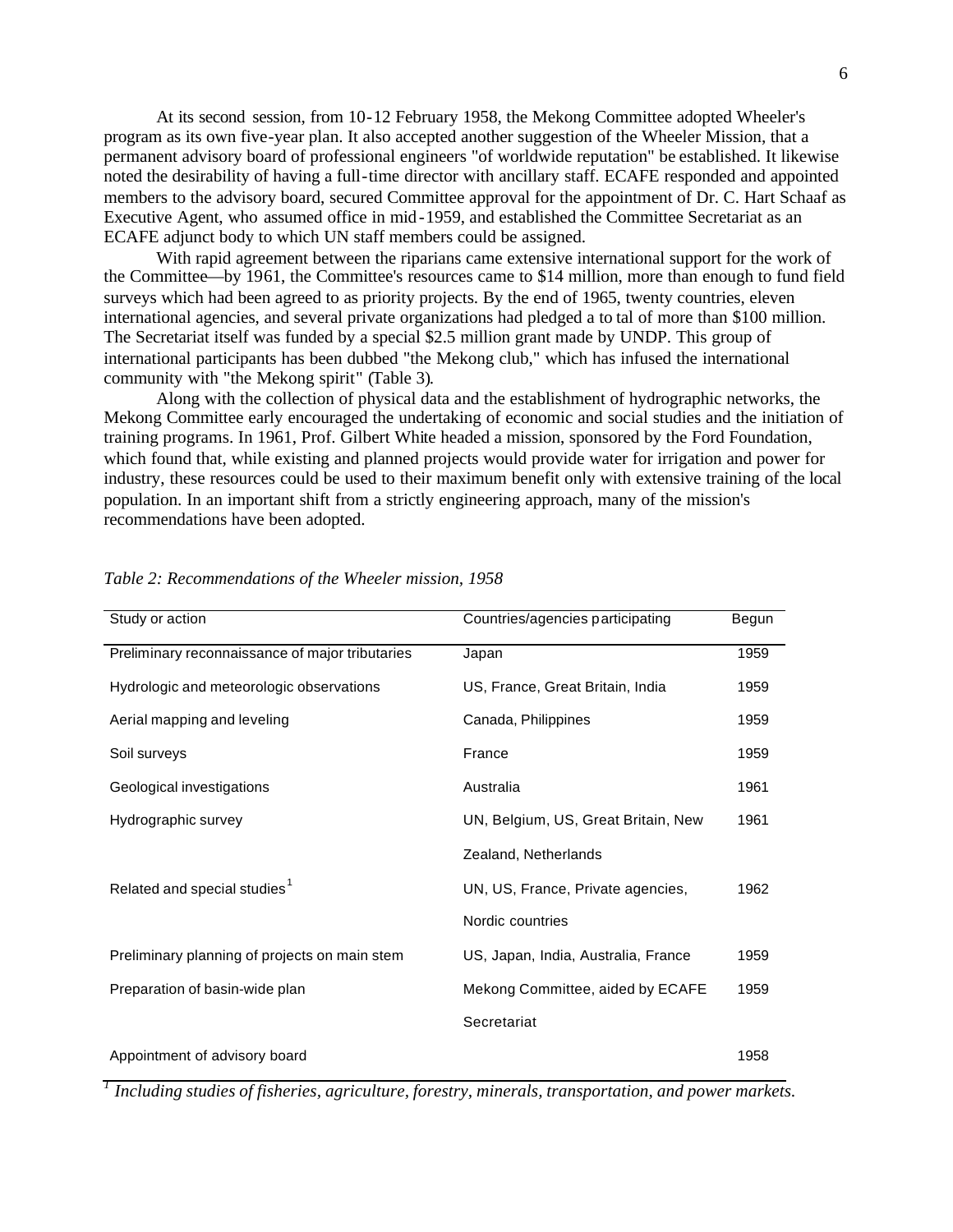Finally, some regional politics between the riparians have been played out through the Mekong Committee. Thailand, with the strongest economy and greatest resource needs, has been pushing in recent years for revisions in the Committee's rules which currently allow an effective veto of Thai projects by downstream riparians. Thailand has found its own funding for four Mekong projects within its own territory, and has plans for several more, some of which would probably be opposed by downstream riparians if they were brought before the Mekong Committee. In 1992, Thailand canceled a plenary meeting two days before it was scheduled, and later asked the UNDP to remove the Executive Agent, a request to which the UNDP complied.

Renewed activity came with the signing of the Paris Peace Agreement in 1991, after which Cambodia requested the reactivation of the Mekong Committee. The four lower riparians took up the call and spent the next four years determining a future direction for Mekong activities. The results of these meetings culminated finally in a new agreement, was signed in April 1995, and in which the Mekong Committee became the Mekong Commission. While it is too early yet to evaluate this renewed body, the fact that the riparians have made a new commitment to jointly manage the lower basin speaks well at least for the resiliency of agreements put into place in advance of hot conflict. It should also be noted that Myanmar and China are still not party to the agreement, effectively precluding integrated basin management.

While the establishment of the Mekong Committee and its work provide an impressive example of the potential of integrated watershed management on an international scale, its actual accomplishments have not kept pace with its early momentum, likewise providing lessons for the international arena. The 1995, *Agreement Towards Sustainable Development* under the Mekong River Commission lacks the political power and support from China and Myanmar needed to successfully implement all of the goals of the Commission and may mirror past momentum if these two countries are not brought on board.

Since its inception in 1995, the Mekong River Commission has been implementing many programs under its jurisdiction. The following are the programs already underway (Mekong River Commission): Basin Development Plan; Water Utilization Program; Environment Program; Flood Management Program; Capacity-Building Program; Agriculture, Irrigation and Forestry Program; Fisheries Program; Navigation Program; and Water Resources and Hydrology.

Of the few projec ts that have been implemented within the Mekong River Commission, none have been constructed on the main stem of the river. Two major dams can be found on tributaries of the Mekong: the Pak Moon dam in Thailand, which is found on the Pak Moon River, and the Theun-Hinboun dam on the Theun River in Laos.

### **6. Lessons learned**

- *Establishing an international framework for integrated watershed management well before a flashpoint makes the task easier and more likely to succeed during later times of stress.* Both the riparians of the Lower Mekong and the international community saw the potential of a wellmanaged river well before "water stress" led to a crisis. By establishing and utilizing the necessary management infrastructure *before* respective senses of urgency had the chance to hamper political decisionmaking, the Mekong Committee had already developed a routine of cooperation which proceeded despite later political tensions.
- *Emphasizing data collection in advance of any construction projects, one both sets the hydrographic stage for more efficient planning, and also may establish a pattern of cooperation through relatively emotion-free issues.*

The insistence of the Wheeler Mission that extensive data-gathering precede any construction made both management and political sense.

• *Solving water-related issues involves both technical and social aspects of development.* The importance of the White Mission was a conceptual shift in the basin from a strictly engineering perspective of the challenges of the river to a social view which sought also to address the needs of the riparian population.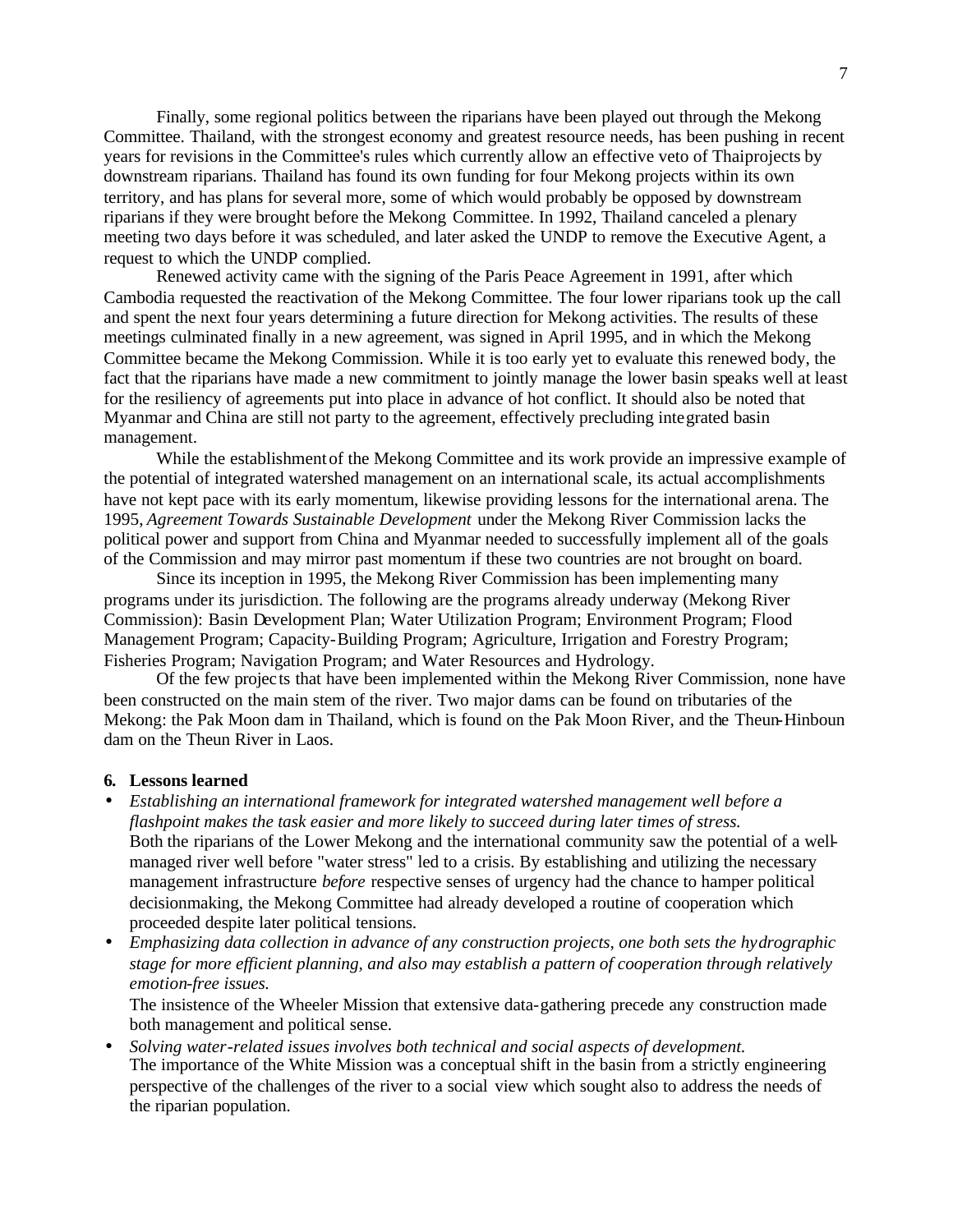| Study or action                                         | Countries/agencies participating  | Begun |
|---------------------------------------------------------|-----------------------------------|-------|
| Addition of skilled personnel to deal with economic and | Mekong Committee, riparians,      | 1962  |
| social studies                                          | <b>ECAFE</b>                      |       |
| Development of programs to train personnel for          | Mekong Committee, riparians       | 1963  |
| economic and social studies, and to use products of     |                                   |       |
| river development                                       |                                   |       |
| Manpower studies                                        | <b>ILO</b>                        | 1966  |
| <b>Fisheries studies</b>                                | France                            | 1960  |
| Minerals studies                                        | France                            | 1962  |
| Agricultural surveys                                    |                                   | n/a   |
| Studies of patterns and levels of living                |                                   | n/a   |
| Estimates of demands for electric power                 | France, Resources for the Future, | 1962  |
|                                                         | <b>Mekong Committee</b>           |       |
| Studies of adjustments to floods                        | UN/TAB, France                    | 1961  |
| Development of agriculture demonstration projects       | UN, France, Israel                | 1962  |
| Establishment of experimental forest                    |                                   | n/a   |

*Table 3: Studies recommended by the Ford mission, 1961.*

• *The greater the international involvement in conflict resolution, the greater the political and financial incentives to cooperate.*

The pace of development and cooperation in the Mekong River watershed over the years has been commensurate with the level of involvement of the international community. Early accomplishments were impressive, impelled in part by strong UN support and a "Mekong Spirit" on the part of the "Mekong Club" of donors. By the 1970s, the pace of cooperative development began to slacken, partly the result of decreasing involvement by an international community daunted by political obstacles and the size of planned projects.

• *For an environmentally feasible and sustainable sound management to occur, all riparian states must be present.* 

The two upper-stream countries—Myanmar and China—need to be involved in international cooperation over the transboundary river basin.

# **7. Creative outcomes resulting from resolution process**

The early accomplishments of the Mekong Committee, and the particularly ordered approach to the basin—establishment of joint management, data collection, feasibility studies of both technical and social aspects of development, implementation—provide a useful model for any international basin.

The legally intricate question of "reasonable and equitable" use of the basin was defined in detail, the first (and so far only) explicit use of the principles of the 1966 Helsinki Rules in any international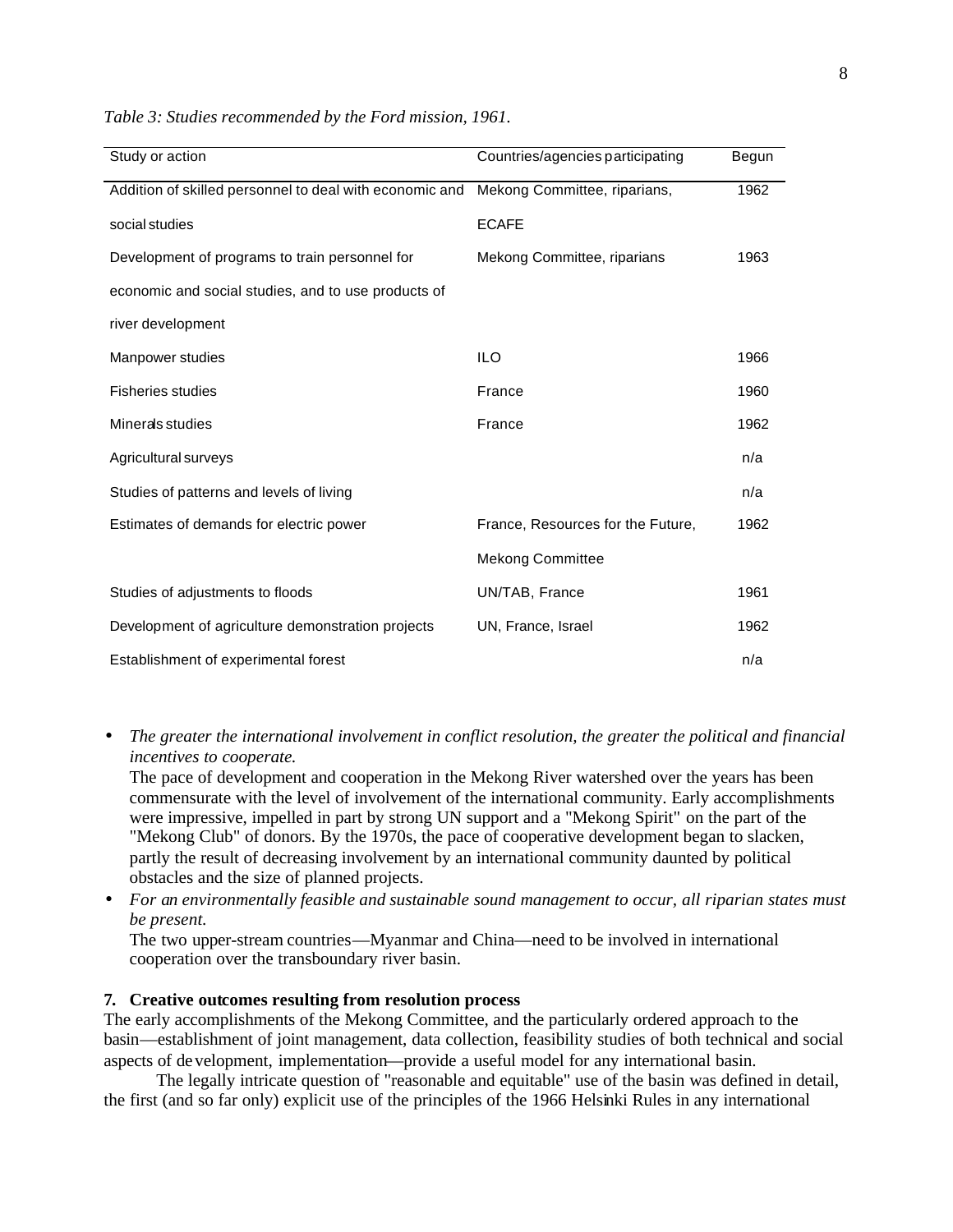agreement.

- **8. Timeline**
- 1947 United Nations Economic Commission for Asia and the Far East (ECAFE) is created to help with the development of Southeast Asia.
- 1952 ECAFE study notes Mekong's potential for hydroelectric and irrigation development.
- 1954 Geneva Accords signed, ending hostilities in the region.
- 1955-56 US Bureau of Reclamation report on planning and development in the lower basin urges joint management in developing the river. Four lower riparians—Cambodia, Laos, Thailand, Vietnam agree.
- 1957 ECAFE report concurs with earlier findings. When the report is presented to an ECAFE meeting in March, the riparians themselves call for further study.
- Sep 1957 Riparians negotiate a draft charter for the "Committee for Coordination of Investigations of the Lower Mekong." Statute signed on 17 September 1957, bringing Mekong Committee into legal existence.
- Late 1957 Wheeler Mission suggests that first priority be data gathering throughout the basin, in advance of any construction. Wheeler's program adopted as Mekong Committee's first five-year plan.
- 1961 White Mission urges social aspects of development be investigated commensurate with technical aspects. Many of Mission's recommendations for training programs are adopted.
- 1965 Laos and Thailand sign agreement on power generation project on Nam Ngum River, a Mekong tributary within Laos, by which Thailand agrees to buy surplus power. Exchange of power for foreign capital never discontinued, despite tensions between the two countries.
- 1970 Indicative Basin Plan describes proposed large-scale development of Mekong basin.
- 1975 Joint Declaration on Principles signed, including the first precise definition of "reasonable and equitable use," as described in Helsinki Rules, ever used in international agreement.
- 1978 Mekong Committee becomes a three-member "Interim Mekong Committee," with the lack of a representative government in Cambodia.
- 1987 Indicative Plan revised and updated.
- 1991 Cambodia rejoins as full participant, but Committee remains legally "interim."
- 1991 Greater Mekong Subregion (GMS) Cooperation Program begins for cooperation in development of the region.
- 1992 Thailand asks UNDP to remove Executive Agent; UNDP complies.
- 1995 Mekong Committee re-ratified as Mekong Commission. *Cooperation for the Sustainable Development of the Mekong River Basin* signed by Cambodia, Laos. Thailand and Vietnam for sustainable development, utilization, conservation and management of the Basin while attempting to bring the two upstream countries, Myanmar and China into the cooperation.